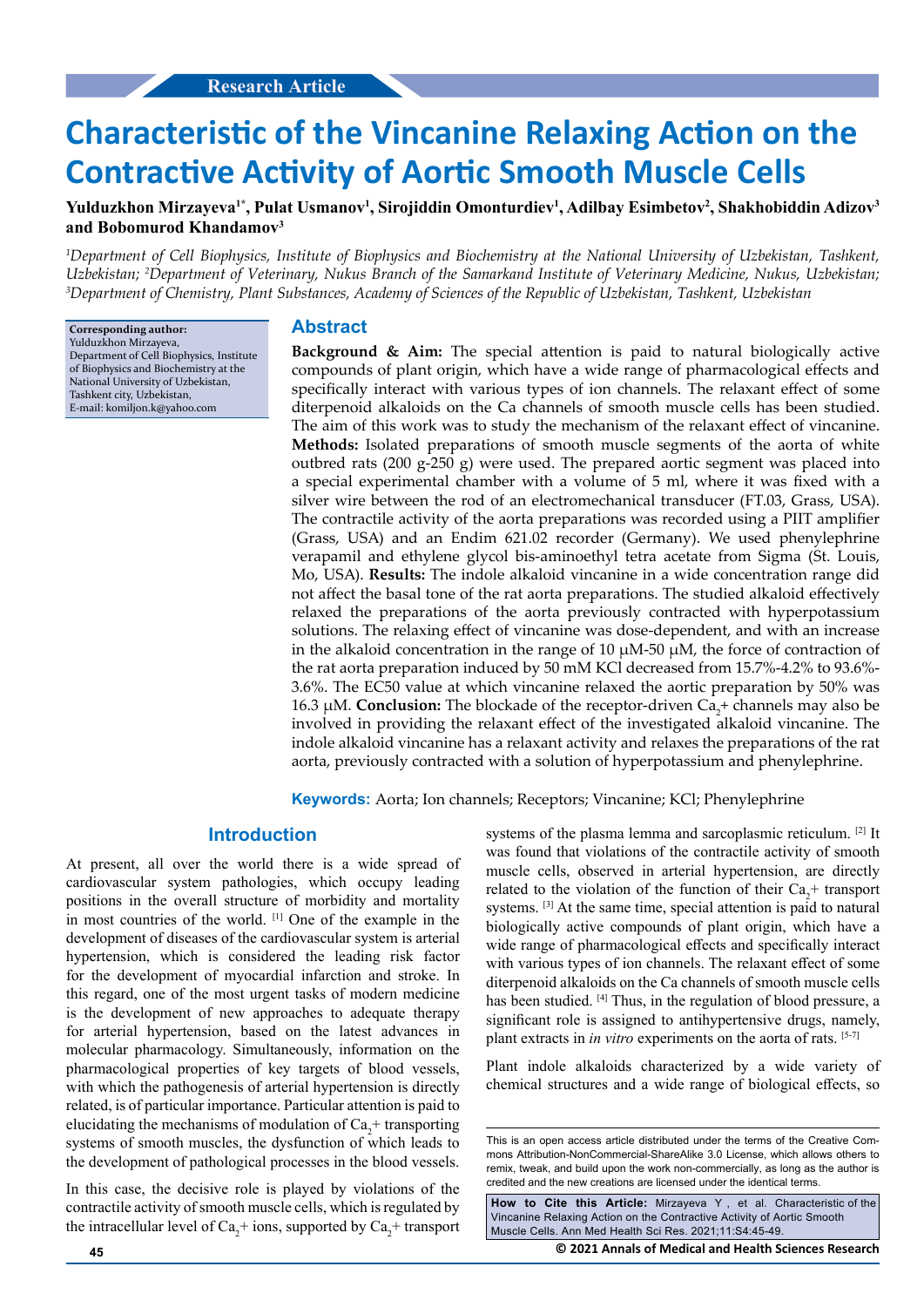as known information the class of alkaloids containing in their structure the nucleus of indole or its derivatives. More than 4100 indole alkaloids are known. [8] A significant proportion of indole alkaloids also contain isoprenoid structural elements. Many indole alkaloids have physiological activity, some of them are used in medicine.

In particular, vincanine [Figure 1] has a pronounced relaxing effect, which is determined by the presence of specific functionally important groups in its structure, has a relaxing effect and relaxes rat aorta preparations, previously reduced by phenylephrine and hyper potassium solutions.

In this regard, the aim of this work was to study the mechanism of the relaxant effect of vincanine. The title compound,  $C_{19}H_2ON_2O \cdot C_2H_5OH$ , is an ethanol solvate of an indole alkaloid that has been extracted from the *Vinca erecta* plant. The fused piperidine ring assumes the approximate boat conformation, and the pyrrolidine ring assumes the shell conformation with one of the methylene carbon atoms on the valve. The intra molecular hydrogen bond N-HO forms a ring motif S6. In the crystal, the molecules of nor fullorocurarine and ethanol are linked in a chain in the direction of the c axis through hydrogen bonds N-H O and O-H N.  $[9]$ 

To do scientific work on the all animals care and experimental procedures were approved by the animal experiment committee of the institute of biophysics and biochemistry of the national university of Uzbekistan.

### **Materials and Methods**

In the experiments, isolated preparations of smooth muscle segments of the aorta of white outbred rats  $(200 \text{ g}-250 \text{ g})$ were used. The rats were killed by cervical dislocation, the chest was opened, the aorta was removed and placed in krebs saline solution, the following composition (mM): NaCl-120.4; KCI-5; NaHCO<sub>3</sub>-15.5; NaH<sub>2</sub>PO<sub>4</sub>-1.2; MgCl<sub>2</sub>-1.2; CaCl<sub>2</sub>-2.5;  $C_6H_{12}O_6$ -11.5; pH 7.4. The aorta was cleaned of adipose and



**Figure 1:** Chemical structure of vinkanine.

connective tissue and cut into segments in the form of rings 3 mm-4 mm wide. The prepared aortic segment was placed into a special experimental chamber with a volume of 5 ml, where it was fixed with a silver wire between the rod of an electromechanical transducer (FT.03, grass, USA) and the base of the chamber. The experimental chamber was perfused with oxygenated carbogen (95%  $O_2$ , 5%  $CO_2$ ) krebs solution at a constant temperature of 37˚C. Before the experiment, the aortic segments were pre-stretched with a load of 1 g and washed with saline for 60 minutes to achieve equilibrium. Contractions of the aorta preparations were induced by adding phenylephrine (1 μM) or hyperpotassium solution (KCl, 50 mM) to the experimental chamber by equimolar substitution of NaCl in the krebs solution with it. Calcium-free solutions were also used in the experiments, for which  $Ca<sub>2</sub>$ + ions were excluded from the krebs solution, and ethylene glycol-bis-aminoethyl-tetraacetate (1 mM) was added to bind their traces. The contractile activity of the aorta preparations was recorded using a PIIT amplifier (grass, USA) and an endim 621.02 recorder (Germany).

We used phenylephrine verapamil and ethylene glycol bisaminoethyl tetraacetate from Sigma (St. Louis, Mo., USA). Statistical data processing was done by using the Origin Pro 7.5 software (OriginLab Corporation; USA). The amplitude of contractions was expressed in % of the maximum contraction (taken as 100%) induced by phenylephrine or hyper potassium solution and was calculated as the arithmetic mean for 4-5 different experiments. The statistical significance of differences between control and experimental values was determined for the data set using a paired t-test. P-values<0.05 indicate statistically significant differences.

## **Results**

In preliminary experiments, the indole alkaloid vincanine in a wide concentration range did not affect the basal tone of the rat aorta preparations. These data indicate that, at rest, the studied alkaloid does not affect the functional activity of the contractile apparatus of rat aortic smooth muscle cells. However, the studied alkaloid effectively relaxed the preparations of the aorta previously contracted with hyperpotassium solutions, has a pronounced relaxing effect [Figure 2]. The relaxant effect of vincanine was dose-dependent, and with an increase in its concentration, the degree of suppression of contractions of aortic preparations induced by hyper potassium solutions increased markedly. The relaxing effect of vincanine was dosedependent, and with an increase in the alkaloid concentration in the range of 10 μM-50 μM, the force of contraction of the rat aorta preparation induced by 50 mM KCl decreased from 15.7%-4.2% to 93.6%-3.6% [Figure 2]. The EC50 value at which vincanine relaxed the aortic preparation by 50% was 16.3 μM.

On the ordinate, the force of contraction of the rat aorta preparations, expressed in %, of the control obtained under the influence of 50 mM KCl, was taken as 100%. The abscissa shows the concentration of vincanine (μM). In all cases, P<0.05  $(n=6)$ .

Considering that the KCl-induced contraction of the rat aorta is mainly provided by the activation of voltage-dependent  $Ca_2^+$ channels of the plasmolemma of smooth muscle cells and  $Ca_2^+$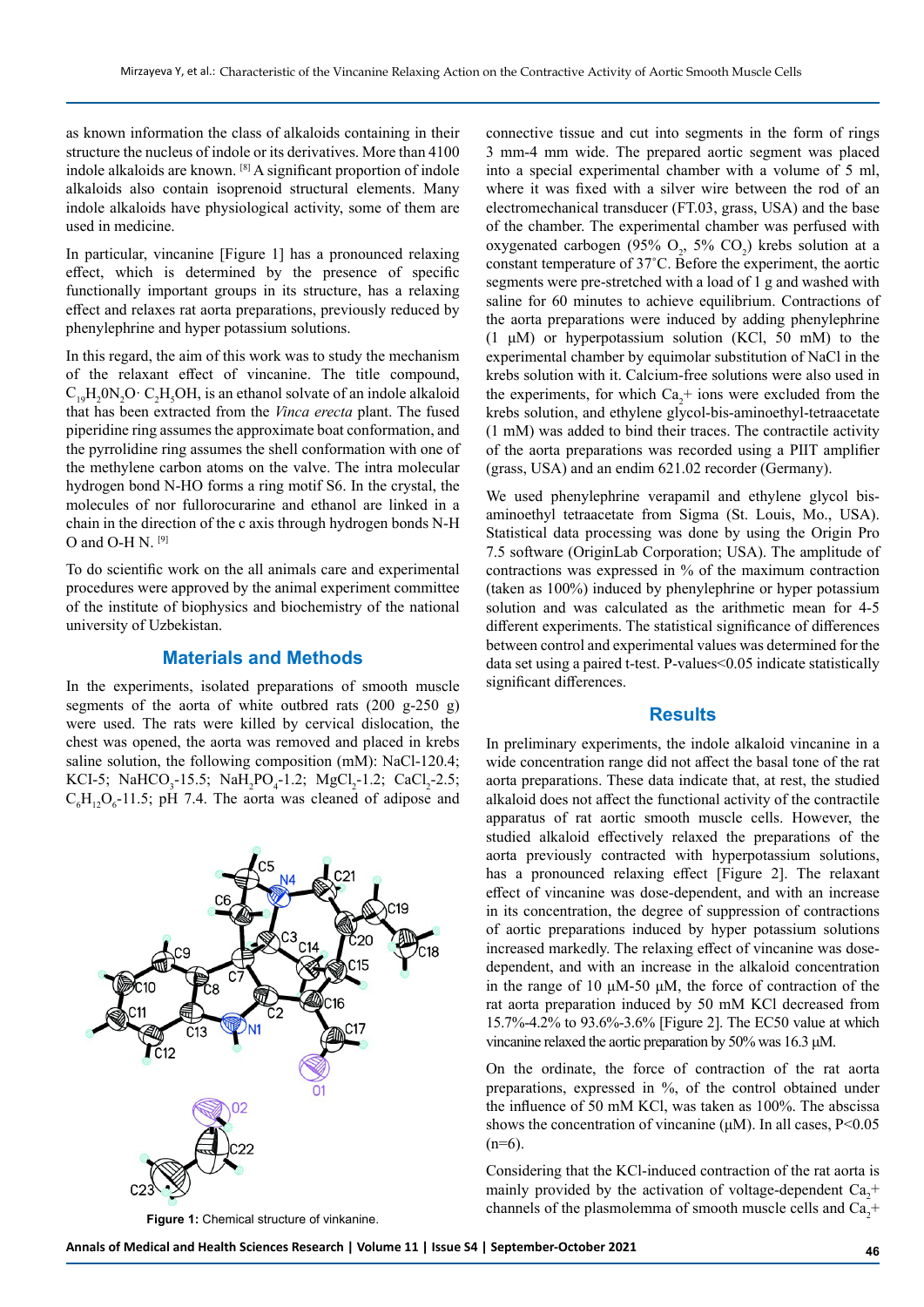

**Figure 2:** Influence of the alkaloid vincanine on KCl-induced contractions of the rat aorta preparation.

ions coming through them, [10] it can be assumed that the observed relaxant effect of vinkanine is possibly realized as a result of blocking these channels by it. At the same time, blocking these channels and suppressing the entry of  $Ca<sub>2</sub>$ + ions into smooth muscle cells, vincanine, apparently, causes a decrease in the intracellular level of  $Ca<sub>2</sub>$ + ions, which leads to relaxation of the rat aorta preparations. To test this assumption, we studied the dependence of the relaxant action of vinkanine on the concentration of  $Ca<sub>2</sub>$ + ions in the incubation medium. It is known that in solutions that do not contain  $Ca<sub>2</sub>$ + ions, hyperpotassium solutions do not cause contractions of aortic preparations, and the cumulative addition of  $Ca<sub>2</sub>$ + ions under these conditions is accompanied by the development of contractions that reach the control amplitude at 2.5 mM CaCl<sub>2</sub>.  $^{[10,11]}$ 

In particular, in the presence of 50 μM vincanine, the addition of 2.5 mM CaCl<sub>2</sub> to the calcium-free solution caused a contraction of the aorta preparation, which was  $81.9\% \pm 4.2\%$  less than the contraction recorded in the absence of the alkaloid. In these experiments, an increase in the concentration of CaCl<sub>2</sub> (0 mM-2.5 mM) in the incubation medium was accompanied by a stepwise increase in the force of contraction of the aorta due to the penetration of  $Ca_2^+$  ions through the L-type  $Ca_2^+$  channels. In the presence of the studied alkaloid in the incubation medium, the development of contractions in response to an increase in  $CaCl<sub>2</sub>$  was noticeably suppressed. The results of these experiments show that the relaxant effect of vincanine is associated with a decrease in the level of  $(Ca<sub>2</sub>+)$  ions in smooth muscle cells, which, apparently, occurs as a result of suppression of their entry through the L-type  $Ca_2^+$  channels.

To confirm the interaction of the studied alkaloid with voltagedependent  $Ca_2^+$  channels in the plasma lemma of smooth muscle cells, we performed experiments with a specific blocker of these channels, verapamil. [12] As shown by the results of these experiments, verapamil itself effectively relaxes the rat aorta preparations, previously contracted with hyper potassium solutions, by suppressing the influx of  $Ca<sub>2</sub>$ + ions into the smooth muscle cells of the rat aorta. In these experiments, it was found that in the presence of a 0.1 μM verapamil concentration corresponding to its IC50 value, the addition of vincanine (15.9 μM) to the incubation medium further relaxed the rat aorta

preparations [Figure 3].

#### **Discussion**

It follows from the results obtained that the blockade of L-type  $Ca<sub>2</sub>$ + channels may underlie the relaxant action of the alkaloid vincanine. However, the retention of the relaxant effect of the studied alkaloid in the presence of verapamil indicates that, in addition to the blockade of L-type  $Ca<sub>2</sub>$ + channels, other mechanisms of  $Ca_2^+$  transport into smooth muscle cells can also be involved in its provision.

 $Ca<sub>2</sub>$ + channels of the sarcoplasmic reticulum are a structure that, in response to depolarization of plasma membranes, provides a rapid massive release of  $Ca<sub>2</sub>$ + from the reticulum into the cytoplasm. The released  $Ca<sub>2</sub>$ <sup>+</sup> binds to intracellular regulatory Ca-binding proteins, which leads to the activation or inhibition of various biochemical reactions (more about  $Ca<sub>2</sub>$ + binding proteins and their functions. [13,14] In smooth muscle cells,  $Ca_2^+$  binds to calmodulin, which leads to actomyosin activation ATPase for relaxation, it is necessary to remove  $Ca<sub>2</sub>$ + from the cytoplasm, again accumulating it in the cavities of the sarcoplasmic reticulum for reuse in subsequent cycles of contraction-relaxation or its removal from the cell into the environment. In this regard, in order to further characterize the mechanism of the relaxant action of vincanine, we studied its effect on the contraction of rat aorta preparations induced by the α-adrenergic receptor agonist phenylephrine, the development of which is provided by  $Ca<sub>2</sub>$ + entering smooth muscle cells through receptor-gated  $Ca<sub>2</sub>$ + channels.

 $Ca<sub>2</sub>$ + ions enter smooth muscle cells not only through  $Ca<sub>2</sub>$ + dependent channels, but also through channels controlled by  $Ca<sub>2</sub>$ + receptors, and are released from the sarcoplasmic reticulum. In muscles, calcium release is triggered in different ways, mainly *via* ryanodine receptors. In smooth muscle, an electrical impulse triggers the release of calcium into the cell through L-type calcium channels located in the cell membrane. Calcium ions bind to ryanodine receptors and activate them, as a result of which the level of calcium in the cell rises rapidly. <sup>[15]</sup> An important role in the regulation of  $Ca<sub>2</sub>$ + homeostasis in smooth muscle cells, along with voltage-gated L-type  $Ca<sub>2</sub>$ + channels, is also played by receptor-gated  $Ca_2^+$  channels, which are activated upon stimulation of α-adrenergic receptors.



**Figure 3:** Influence of verapamil on the relaxing effect of vinkaninе. The force of contraction of the rat aorta preparation induced by 50 mM KCl was taken as 100%. Values are mean ± SEM (n=4). \*: P<0.05, \*\*: P<0.01 compared to control.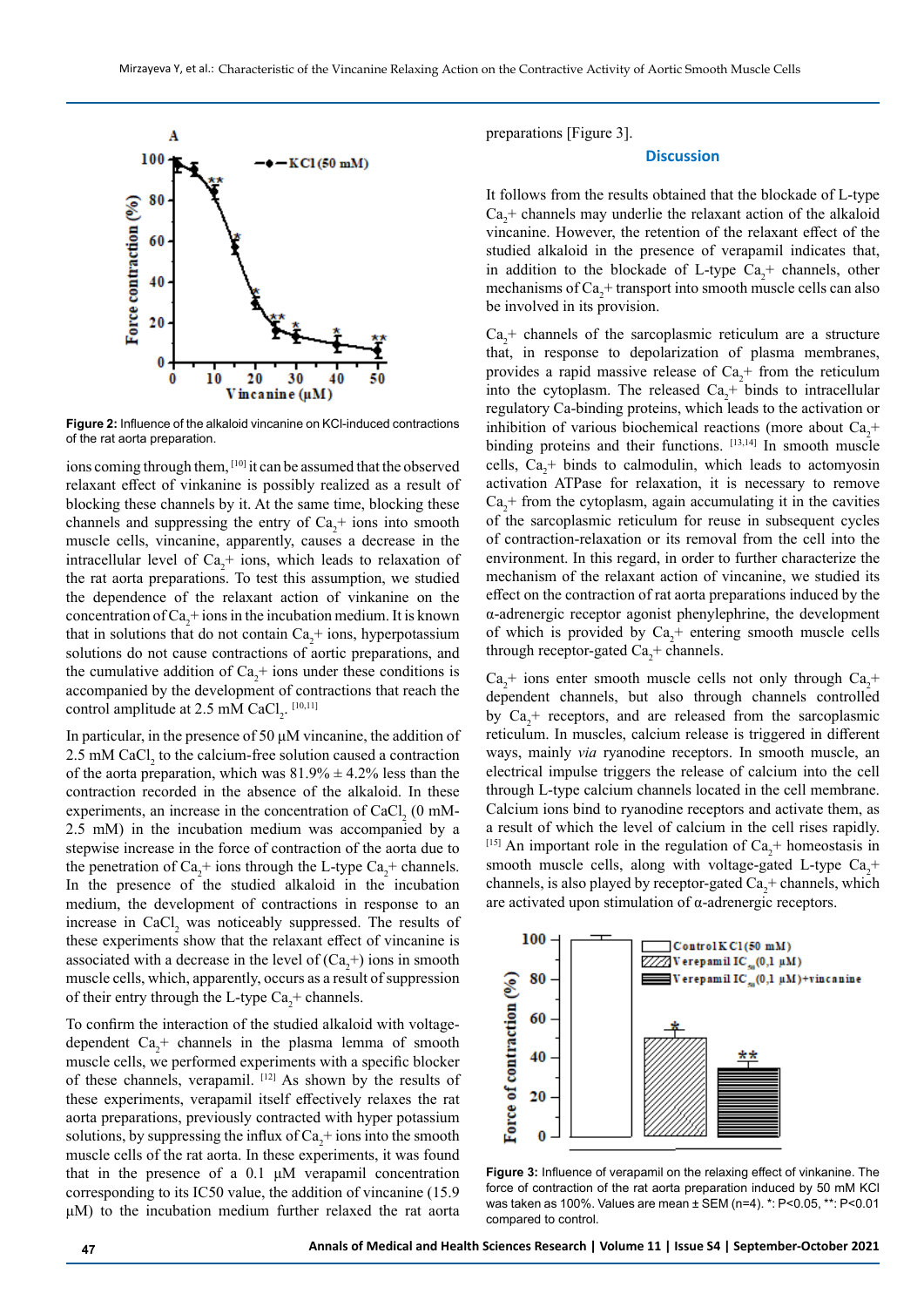In these studies, we found that the alkaloid vincanine also effectively relaxes rat aortic preparations under conditions of phenylephrine-induced contracture. At the same time, the relaxant effect of vincanine was dose-dependent, and at its concentration of 3 μM, it caused relaxation of the aorta preparation by 18.2%  $\pm$  4.4%, and maximum relaxation up to 95.6%  $\pm$  3.8% was observed at its concentration. Concentration 35 µM [Figures 4 and 5]. In this regard, to assess the effect of the studied alkaloid on receptor-gated  $Ca_2^+$  channels, we studied their effects on the contractions of aortic preparations induced by the α-adrenergic receptor agonist phenylephrine. Phenylephrine induces aortic contractions, which, in the presence of verapamil, are mainly provided by  $Ca_2^+$  ions entering smooth muscle cells through receptor-gated  $Ca_2^+$  channels. The EC50 value of vincanin under these conditions was 12.9 μM. In additional experiments, phenylephrine (1 μM) in the presence of verapamil (0.1 μM) induced contractions of the aorta, the force of which was 10.9%  $\pm$  2.3% less than the force of contractions caused by it in the absence of verapamil. The addition of the alkaloid vincanine under these conditions led to a significant suppression of the strength of phenylephrine-induced contractions of the aorta, which decreased by  $65.4\% \pm 4\%$  from the control, respectively.

At the same time, the relaxant effect of vincanine under the conditions of PE-induced contracture was also observed in calcium-free solutions, the development of which is mainly provided by the  $Ca_2^+$  ions released from the SR. As can be seen in Figure 5, when  $Ca<sub>2</sub>$ + ions are excluded from the incubation medium, phenylephrine causes a contraction of the rat aorta preparation, which is  $70.1 \pm 3.5\%$  less than the contraction of induced phenylephrine in the presence of  $Ca<sub>2</sub>$ + ions. The addition of 12.9 μM vincanine under these conditions led to an additional decrease in the amplitude of contraction by  $46.2\% \pm 4\%$ . The results of these experiments indicate that the relaxant effect of vincanine, under conditions of phenylephrineinduced contracture, is mainly due to its effect on the transport of  $Ca_2^+$  ions through the receptor-driven  $Ca_2^+$  channels of the plasmalemma and their release from the sarcoplasmic reticulum of smooth muscle cells.



**Figure 4:** Relaxant action of vincanine (A) in conditions of phenylephrineinduced contracture of the rat aorta. The force of contraction of the rat aorta preparation induced by 1 μM phenylephrine was taken as 100%.  $(*: p<0.05, **: p<0.01; n=6,7)$ .



**Figure 5:** Influence of the alkaloid vincanine on rat aortic contractions induced by phenylephrine in Krebs solutions not containing  $Ca_{2}^{+}$ ions. Records of the alkaloid effects on aortic contractions induced by phenylephrine (1 μM) in Krebs solutions without Ca<sub>2</sub>+ ions. A: Control, B: In the presence of 12.9 μM and 35 μM vincanine.



**Figure 6:** Influence of phentolamine (10 μM) on the relaxant effect of vincanine. On the ordinate axis, the force of aortic contraction, expressed as a percentage of the force induced by 1 μM PE, taken as 100% (\*: p<0.05, \*\*: p<0.01; n=5).

The results of these experiments show that the relaxant effect of the alkaloid under conditions of contracture caused by phenylephrine is mainly associated with their effect on the transport of  $Ca_2^+$  ions through the receptor-driven  $Ca_2^+$ channels of the plasmalemma and their release from the sarcoplasmic reticulum of smooth muscle cells. The IC50 values obtained for vincanin were 12.9 μM, respectively. This is confirmed by experiments with a blocker of α-adrenergic receptors, phentolamine, in the presence of which the effect of the alkaloid on PE-induced contractions of the aorta decreased by  $43.4\% \pm 4.1\%$ , respectively, from the control obtained in the absence of phentolamine [Figure 6]. These results indicate that the blockade of receptor-gated  $Ca<sub>2</sub>$ + channels may also be involved in providing the relaxant effect of the studied alkaloid.

These results indicate that the blockade of the receptor-driven  $Ca<sub>2</sub>$ + channels may also be involved in providing the relaxant effect of the investigated alkaloid vincanine. Thus, the analysis of the obtained data showed that the indole alkaloid vincanine has a relaxant activity and relaxes the preparations of the rat